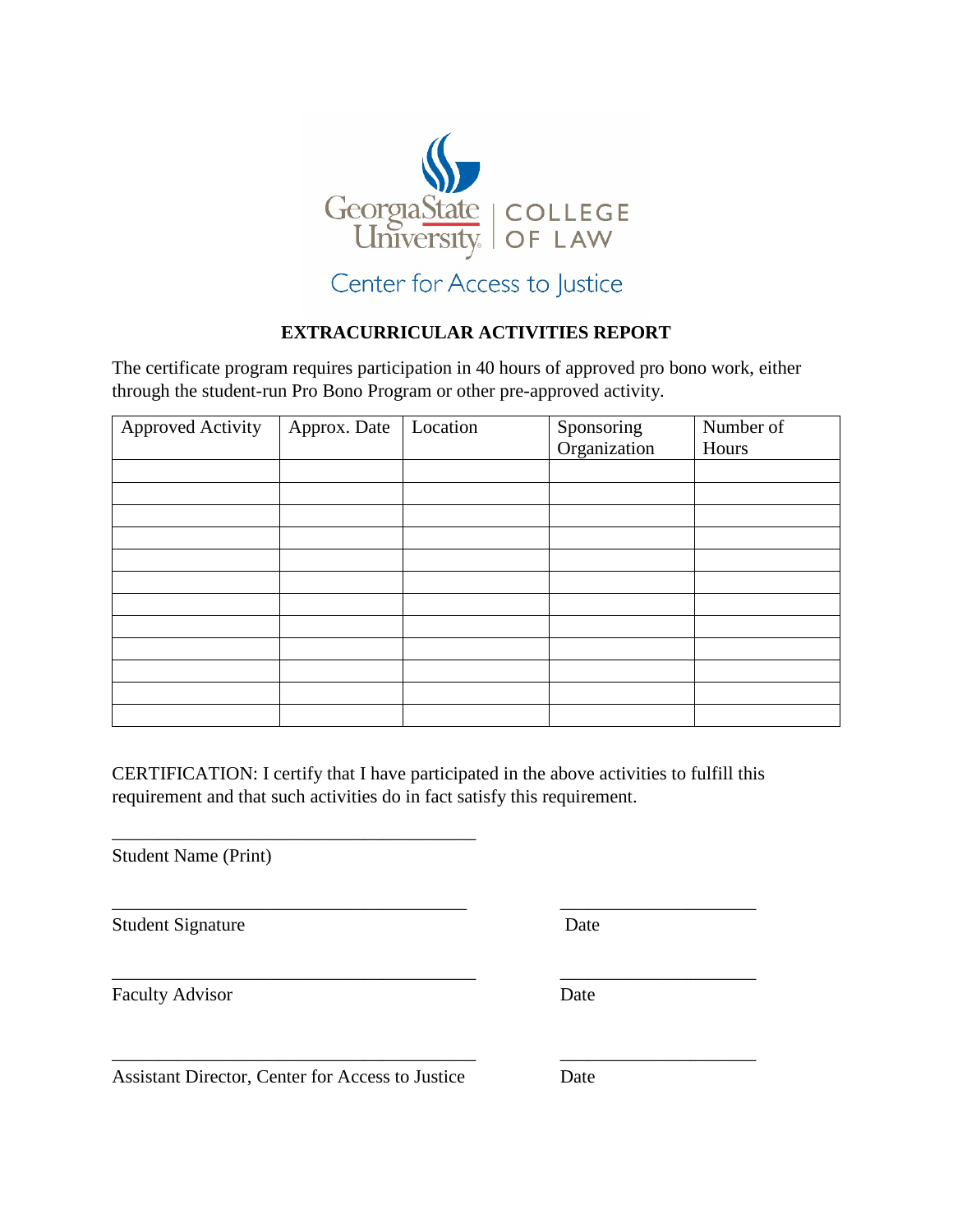

## **VERIFICATION FOR CERTIFICATE IN PUBLIC INTEREST LAW AND POLICY**

**Deadline:** This form must be completed, with your faculty advisor's signature, and submitted along with your extracurricular activities report to the Assistant Director for the Center for Access to Justice before the drop/add deadline of your last semester before graduation. Once final grades have been entered and provided by the Registrar, the Assistant Director will verify that you have met the requirements.

Student Name: \_\_\_\_\_\_\_\_\_\_\_\_\_\_\_\_\_\_\_\_\_\_\_\_\_\_\_\_\_\_\_\_Graduation Date (Semester/Year): \_\_\_\_\_\_\_\_

| <b>Required Courses</b>     | <b>Course Title</b> | Semester/Year | Grade        | <b>Professor</b> | <b>Credits</b> |
|-----------------------------|---------------------|---------------|--------------|------------------|----------------|
| Foundations                 |                     |               |              |                  |                |
| Foundations                 |                     |               |              |                  |                |
| Underrepresented            |                     |               |              |                  |                |
| Communities                 |                     |               |              |                  |                |
| Experiential                |                     |               |              |                  |                |
| Elective                    |                     |               |              |                  |                |
| Elective                    |                     |               |              |                  |                |
| <b>Writing Requirement</b>  | Topic:              |               |              |                  |                |
|                             |                     |               |              |                  |                |
|                             |                     |               |              |                  |                |
|                             | Advisor:            |               |              |                  |                |
|                             | Grade:              |               |              |                  |                |
|                             | Credits:            |               |              |                  |                |
| <b>Additional Electives</b> | <b>Course Title</b> | Semester/Year | <b>Grade</b> | <b>Professor</b> | <b>Credits</b> |
|                             |                     |               |              |                  |                |
|                             |                     |               |              |                  |                |
|                             |                     |               |              |                  |                |
|                             |                     |               |              |                  |                |
|                             |                     |               |              |                  |                |
|                             |                     |               |              |                  |                |